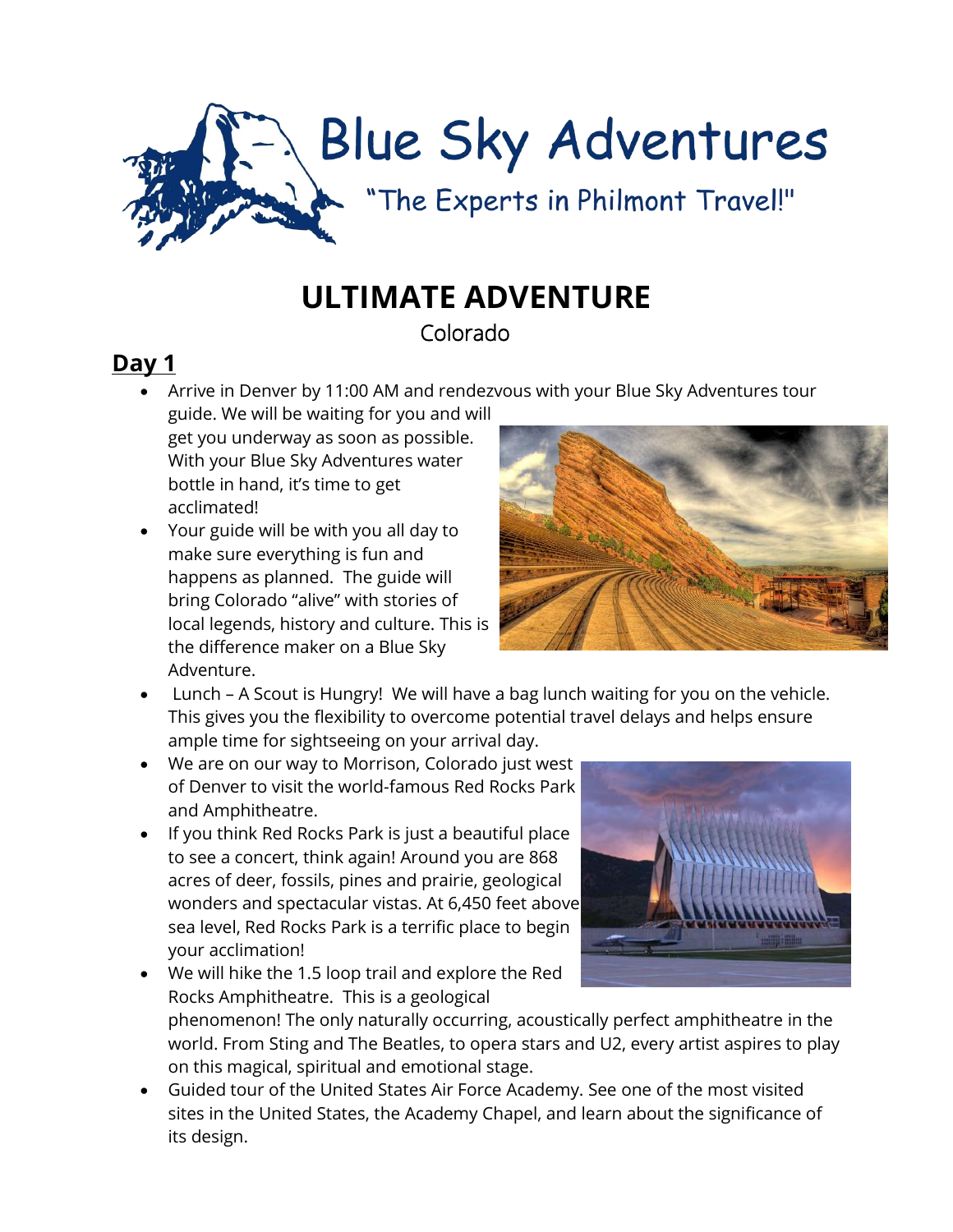- Walk beneath the only mounted B-52 bomber in the world!
- Time for a break with snacks and cold drinks for all!
- Check in to the beautiful Great Wolf Lodge in Colorado Springs where there's lots to do. Indoor pools, water park, arcades, mini golf, bowling alley, climbing wall, a ropes course and much more!
- Spend the afternoon poolside or play in the arcade with your crew and other Scouts from all over the country--this is some Scout trip!
- Dinner at the hotel is good food and lots of it! An "all you can eat", Scout friendly buffet!

#### **Day 2**

- Hot, all you can eat full breakfast buffet eggs, sausage, fresh fruit and more!
- Experience one of nature's true wonders, the Garden of the Gods!
- First, see the exciting 15-minute film at the Visitor Center. Then, we will do a terrific hike from



Kissing Camels to Balanced Rock! See Gateway Rock, the spectacular Central Garden, Scotsman Rock, Siamese Twins, and more!!

- Lunch and a visit to the charming town of Manitou Springs. After you eat, enjoy 45 minutes of free time to explore the shops, mineral springs, and tourist attractions in this historic western town.
- All aboard the Cog Railway! Relax and watch in wonder as you climb to 14,115 feet above sea level to the summit of America's favorite mountain – Pikes Peak. Your trip

will take you through four life zones from lush high plains to fragile alpine tundra. You'll pass cascading streams as you wind through a steep canyon of gigantic boulders and tall pines towards your destination well above tree line. It's possible to see four states, the snow-covered peaks of the Continental Divide, the



cities of Denver, Manitou Springs, Colorado Springs and the historic gold camps of Cripple Creek and Victor. You'll enjoy fantastic rock formations, spectacular vistas and breathtaking cliffs!

- At the summit, participate in an optional 20-minute hike on the Barr Trail at over 14,000 feet. Not only will you see tremendous views, but also this is a great way to help your body get acclimated for Philmont!
- Enjoy a delicious dinner!

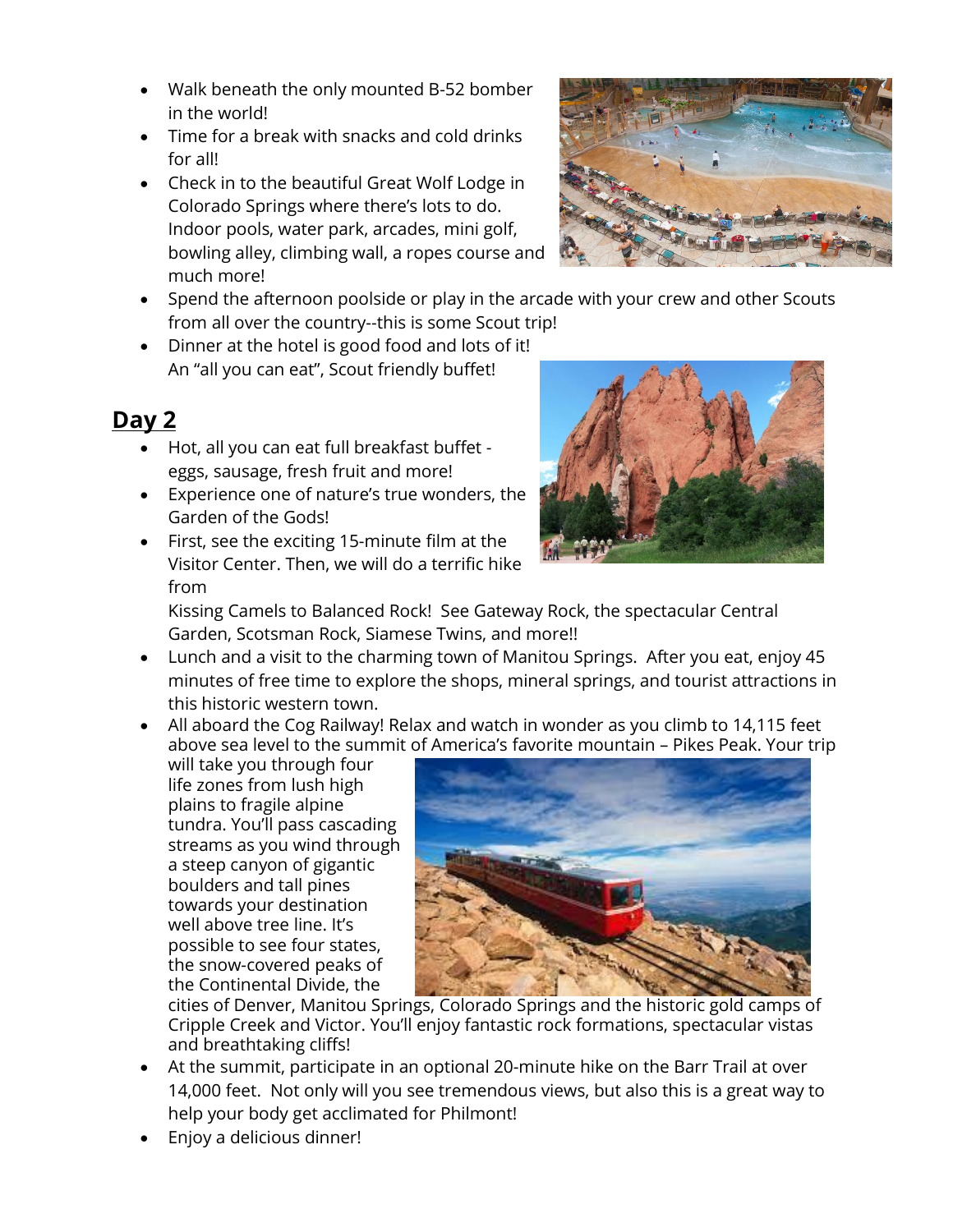• Evening spent enjoying the hot tub and pool at the Great Wolf Lodge!

### **Day 3**

- Hot, all you can eat full breakfast buffet eggs, sausage, fresh fruit and more!
- Ready to CLIMB?! We go rock climbing at one of nature's true wonders, the Garden of the Gods!
- The four hour "Vertical Limit" climbing trip offers lots of climbing, and the opportunity to master climbing techniques. Learn basic rock-climbing skills, including equipment, knots, belaying, descending, and climbing

movement. Climb four to six routes around the Garden and cap your day off with an exciting rappel. Not only will you see tremendous views, but this is a great way to help your body get acclimated for Philmont!

- Enjoy a delicious lunch!
- Hold on tight for whitewater rafting on the "Royal Gorge" section of the Arkansas River, the premier whitewater rafting experience in the Southwest. It doesn't get any better than this!
- Western style cookout dinner at our rafting outfitter. Laughter and great food…What a way to end the day!
- Evening spent enjoying the hot tub and pool at the Great Wolf Lodge!



## **Day 4**

- Hot, all you can eat full breakfast buffet eggs, sausage, fresh fruit and more!
- Review your homebound departure day pick up procedures and get your Blue Sky Adventures "give-a-ways and advisor tips" to make your trek even better.
- All aboard the Blue Sky Express! You will be at Philmont by 10:00 AM.

## **Departure Day**

- Depart Philmont on the 7:30 AM Blue Sky Express. Exact departure time may change based on our transportation schedule.
- Lunch! Enjoy a meal you don't have to mix with water!
- Arrive DIA by 1:30 PM. **Departure flight must leave after 3 PM.**